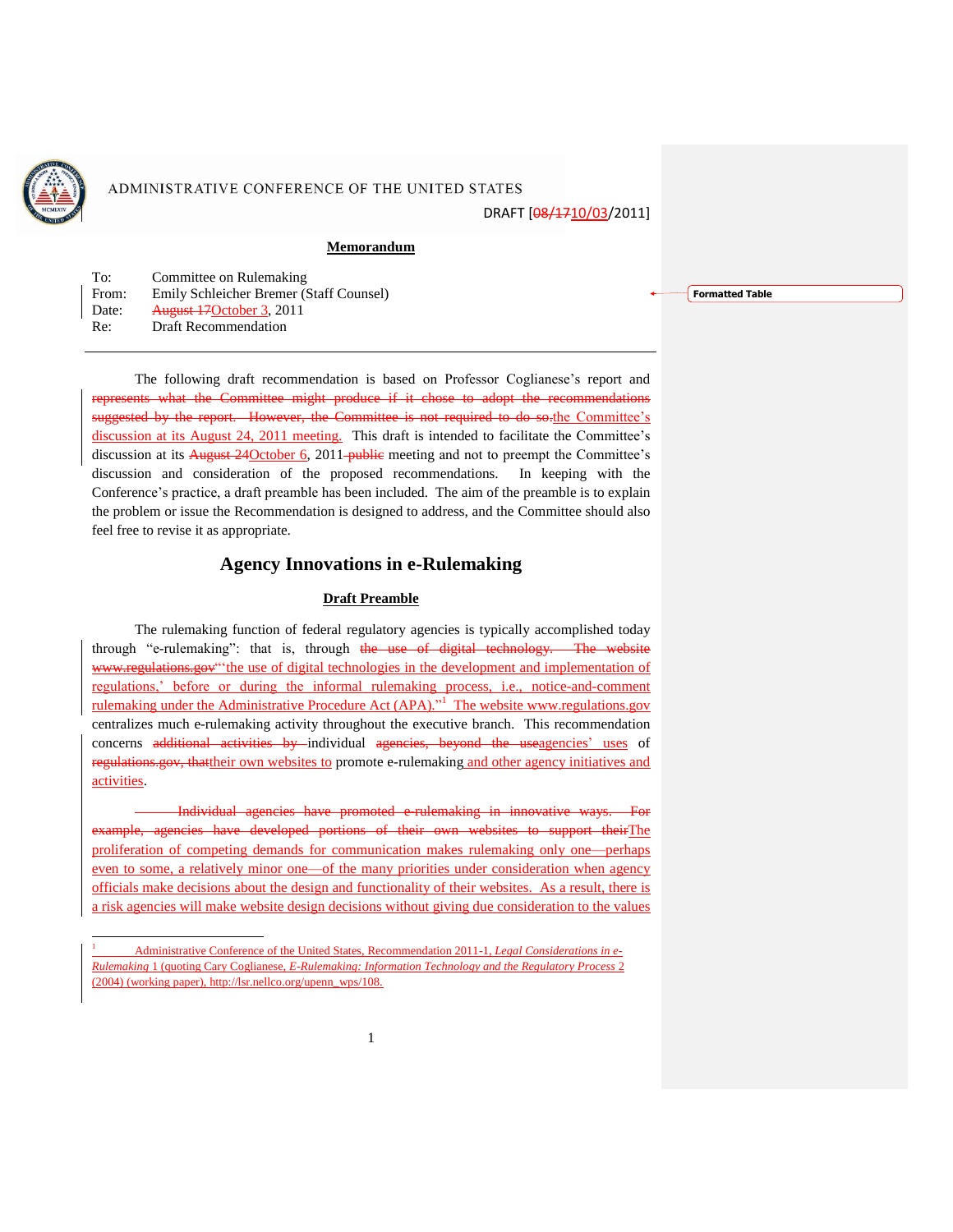

## ADMINISTRATIVE CONFERENCE OF THE UNITED STATES

### DRAFT [08/1710/03/2011]

of public participation reflected in the various laws and executive orders that have called upon agencies to use electronic media to enhance the public's understanding of and role in rulemaking. Indeed, an emerging approach to government website design focuses on giving prominence to "top tasks" sought by members of the public. Such an approach certainly has much to be said for it. But an exclusive focus on current website use or demand will probably push information about rulemaking, and online opportunities for public commenting on rulemaking, far into the background—simply because the volume of website traffic generated by online government services performed by many agencies dwarfs the traffic related to rulemaking. Rulemaking may perhaps never be a "top task" in terms of the numbers of web users, but in a democracy, few tasks compare in significance with the ability of government agencies to create binding law backed up with the threat of civil, and even criminal, penalties.

The Conference studied the websites and e-rulemaking initiatives of 90 agencies, each of which had reported completing an average of two or more rulemakings during each six-month period covered by the semiannual regulatory agenda. The study reveals that individual agencies have used websites in innovative ways to promote e-rulemaking. For example, agencies have developed portions of their own websites to support rulemaking efforts. Some agencies have specialized webpages that allow users to submit and view comments on all of the agency"s open rulemakings, or to view information on the status of their priority rulemakings. Links from some agency home pages make rulemaking information easy to locate. Other agencies have innovated by using social media to get the public involved in the rulemaking processes from the earliest stages. These social media tools include blogs, Facebook, Twitter, IdeaScale, and other online discussion platforms.

websites and e-rulemaking agency use of innovative features such as these to encourage and facilitate public engagement in is not uniform. AgencyAgency innovations can improve the availability of information and engage the public in rulemaking activities at no great cost to the government. A cost-effective technique to improve the availability of rulemaking information on individual agency websites leverages available centralized data sources. An example of this approach is found on the websites of many members of Congress, who provide a link on their home page to a page listing all the legislation the member sponsors. The list is not drawn from the Member"s own database, but rather extracts information from a THOMAS database of all legislation currently pending in Congress. Regulations.gov makes a similar tool available to agencies, thus enabling them to provide easy access to complete and up-to-date rulemaking information without the necessity of maintaining the underlying database.

Agencies can also use online discussion facilitators, who can be designated agency employees or independent contractors, to encourage public engagement in agency rulemakings. The purpose is to conduct an online conversation about rulemaking. The facilitator would not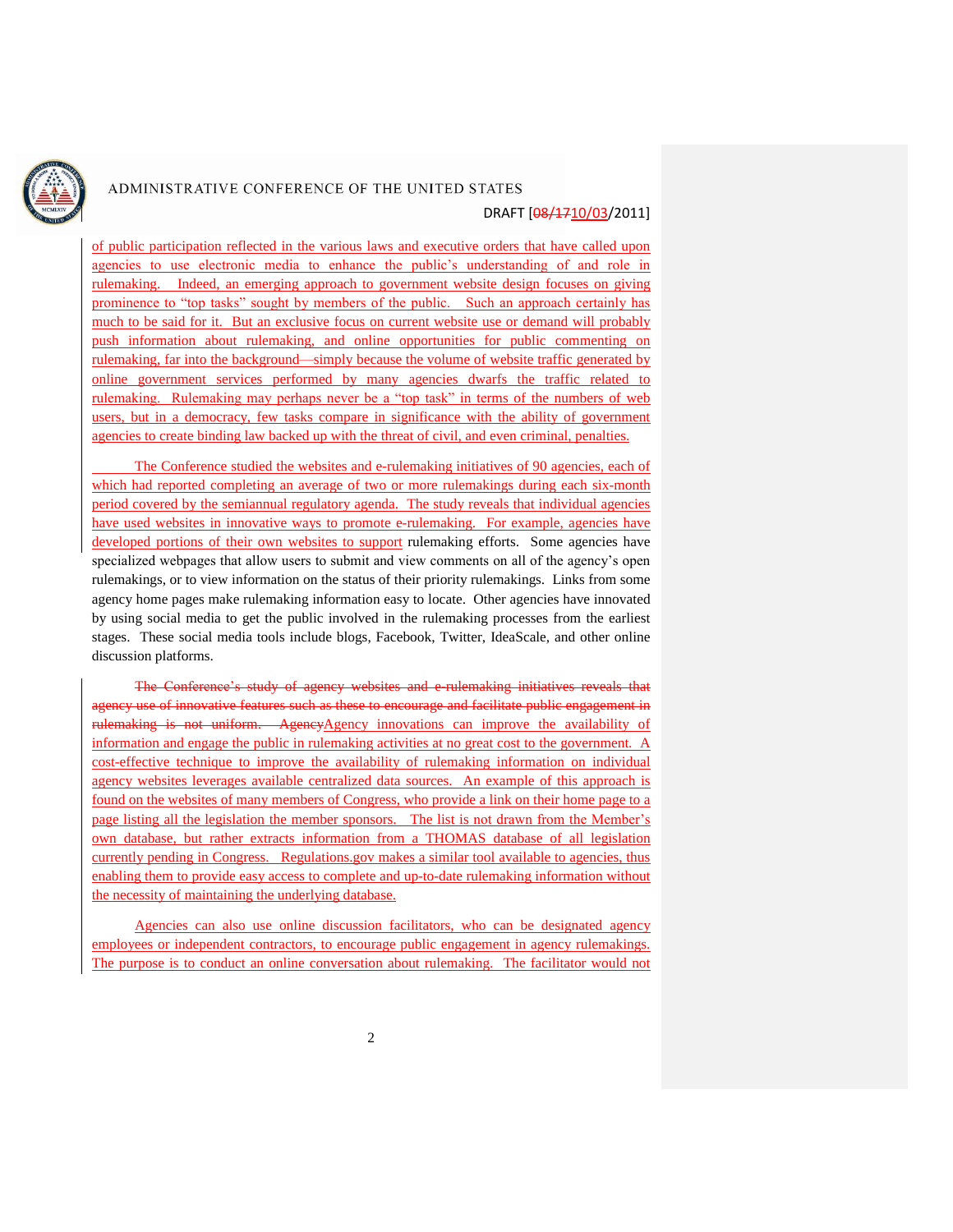

 $\overline{a}$ 

# ADMINISTRATIVE CONFERENCE OF THE UNITED STATES

DRAFT [08/1710/03/2011]

speak on behalf of the agency, and a disclaimer that would need to be stipulated clearly and prominently.

Agency innovations can also further well-established policies in favor of broadening access by groups that have historically faced barriers to participating effectively in rulemaking. In 2000, President Clinton issued Executive Order 13166 in an effort "to improve access to ... programs and activities for persons who, as a result of national origin, are limited in their English proficiency.<sup>2</sup> The Office of Management and Budget's policy on agency websites reminds agencies that they are "required to provide appropriate access for people with limited English proficiency.<sup>3</sup> Similarly, until high-speed access is pervasive across all strata of society, any agency that makes full public access and participation a priority should explore low bandwidth options. In addition, continued vigilance is needed to ensure that agency websites and other electronic media will be as accessible to disabled individuals as they are to other users. This accessibility may grow even more challenging in the wake of new techniques for organizing a large volume of information on a website.

Individual agency websites can also be used to address discrete deficiencies in the availability of critical rulemaking information. One such problem is that comment policies for many agencies cannot be found easily by the public. Even on web pages dedicated to the submission of comments, a comment policy is not always visible to the user. A second difficulty arises with old rulemaking materials, which need to be preserved for archival, historical, and legal reasons, but are often difficult for users to find and search. A third issue is that agency websites are uniformly easy to locate, but do not always include features to ensure that essential information, particularly about rulemaking, is broadly accessible to the public.

The Conference believes that, as a general matter, agencies should continue to improve their websites to facilitate public accessibility and engagement so as to achieve the promise of erulemaking. This Recommendation is intended to broadly encourage agencies to develop and use innovative, cost-effective ways to use individual websites to solve some of the discrete problems identified above and generally engage the public in rulemaking.

Based on its study of innovations at individual agencies, the Conference has identified can promote better public involvement in the rulemaking process. recommendations below are intended to guide agencies as they move towards this goal.

Exec. Order No. 13166, 65 Fed. Reg. 50121, 50121 (Aug. 11, 2000).

<sup>3</sup> OMB Deputy Director for Management Clay Johnson, *Memorandum on Policies for Federal Agency Public Websites* (Dec. 17, 2004), *available at* http://www.whitehouse.gov/sites/default/files/omb/memoranda/ fy2005/m05-04.pdf.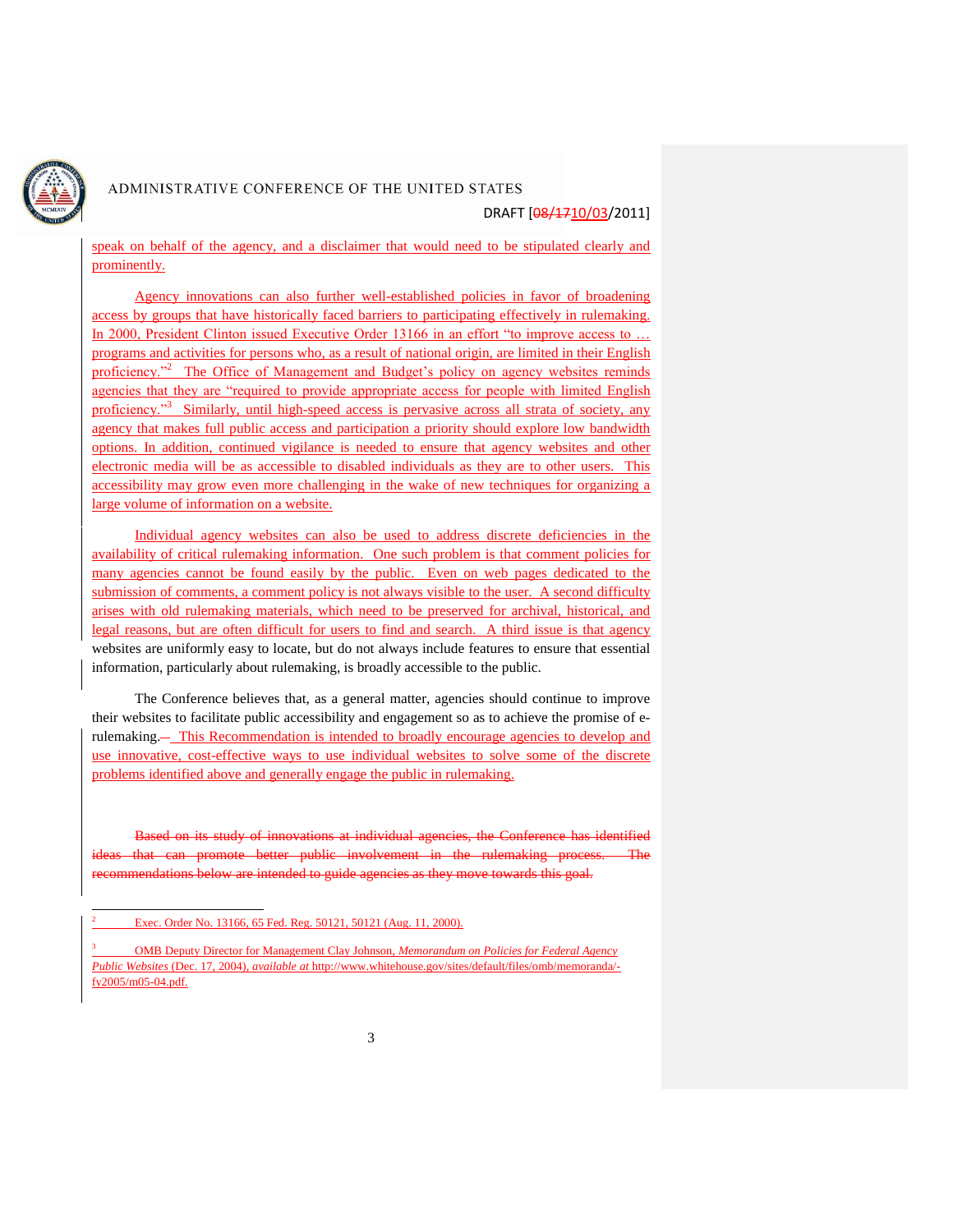

### ADMINISTRATIVE CONFERENCE OF THE UNITED STATES

DRAFT [08/1710/03/2011]

### **Draft Recommendation**

#### **Increasing the Visibility of Rulemakings**

1. Agencies should manage their use of the Internet with rulemaking participation by the general public-in mind.

2. Agencies should provide a one-stop location on their, which should be easily reachable from agencies' home pages, for all rulemakings currently open for comment. By linking to available websites—such as Regulations.gov, RegInfo.gov, Federal Register 2.0, and so forth and integrating underlying data, agencies could efficiently enable the public to retrieve all the information the federal government has about ongoing rulemakings.

3. Agencies should consider, in appropriate rulemakings, retaininghaving an internal or external facilitator services to manage discussion with respect to online, agency-sponsored discussions regarding the rulemaking on social media sites.

- (a) The facilitator may summarize the social media discussion and file the summary in the rulemaking docket.
- (b) When an agency sponsors a social media discussion of a rulemaking, it should provide clear notice to participants as to whether and how it will use the discussion in the rulemaking proceeding.

#### **Improving Access to Agency Websites**

4. Agencies should strive further to improve the accessibility of their websites to  $\frac{dH}{dt}$ members of the public.

5. Agencies should take steps to improve access for persons who do not speak have faced barriers to effectively participating in rulemaking in the past, including non-English as a primary language.

- (a) While agencies need not translate their entire websites into other languages, they should provide translationsspeakers, users of vital information. More agencies should provide a scaled-down version of their website in other languages.
- (b) Agencies should provide translations of materials into appropriate languages for specific rulemakings that can be anticipated to have disproportionate effects upon or substantial interest by individuals with limited English proficiency.

6. Agencies should take steps to improve access to their websites by members of the public using low-bandwidth Internet connections by providing a text-only option.